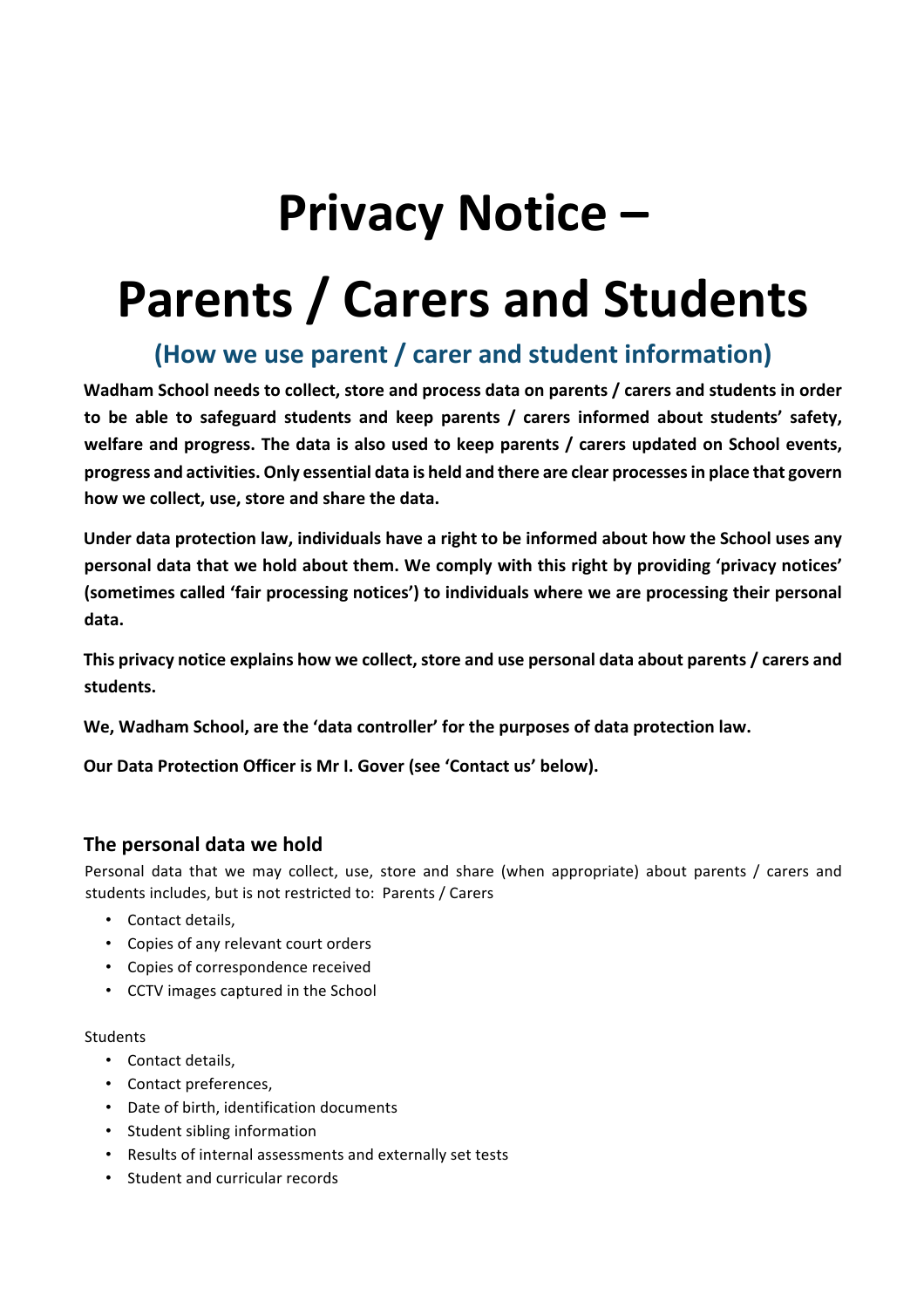- Characteristics, such as ethnic background, eligibility for free school meals, or special educational needs
- Behaviour information, including exclusions
- Details of any medical conditions, including physical and mental health
- Attendance information
- Safeguarding information
- Details of any support received, including care packages, plans and support providers
- Photographs
- CCTV images captured in the School

We may also hold data about students that we have received from other organisations, including other schools / academies, Local Authorities and the Department for Education.

### **Why we use this data**

We use this data to:

- Support student learning
- Monitor and report on student progress
- Provide appropriate pastoral care
- Protect student welfare
- Assess the quality of our services
- Protect the assets of the School
- Comply with the law regarding data sharing

# **Our legal basis for using this data**

We only collect and use students' personal data when the law allows us to. Most commonly, we process it where: 

- We need to comply with a legal obligation
- We need it to perform an official task in the public interest

Less commonly, we may also process students' personal data in situations where:

- We have obtained consent to use it in a certain way
- We need to protect the individual's vital interests (or someone else's interests)

Where we have obtained consent to use students' personal data, this consent can be withdrawn at any time. We will make this clear when we ask for consent, and explain how consent can be withdrawn. Some of the reasons listed above for collecting and using students' personal data overlap, and there may be several grounds which justify our use of this data.

# **Collecting this information**

While the majority of information we collect about students is mandatory, there is some information that can be provided voluntarily.

Whenever we seek to collect information from you or your child, we make it clear whether providing it is mandatory or optional. If it is mandatory, we will explain the possible consequences of not complying.

#### **How we store this data**

We keep personal information about students while they are attending our School. We may also keep it beyond their attendance at our School and use it in accordance with the permissions given whilst the student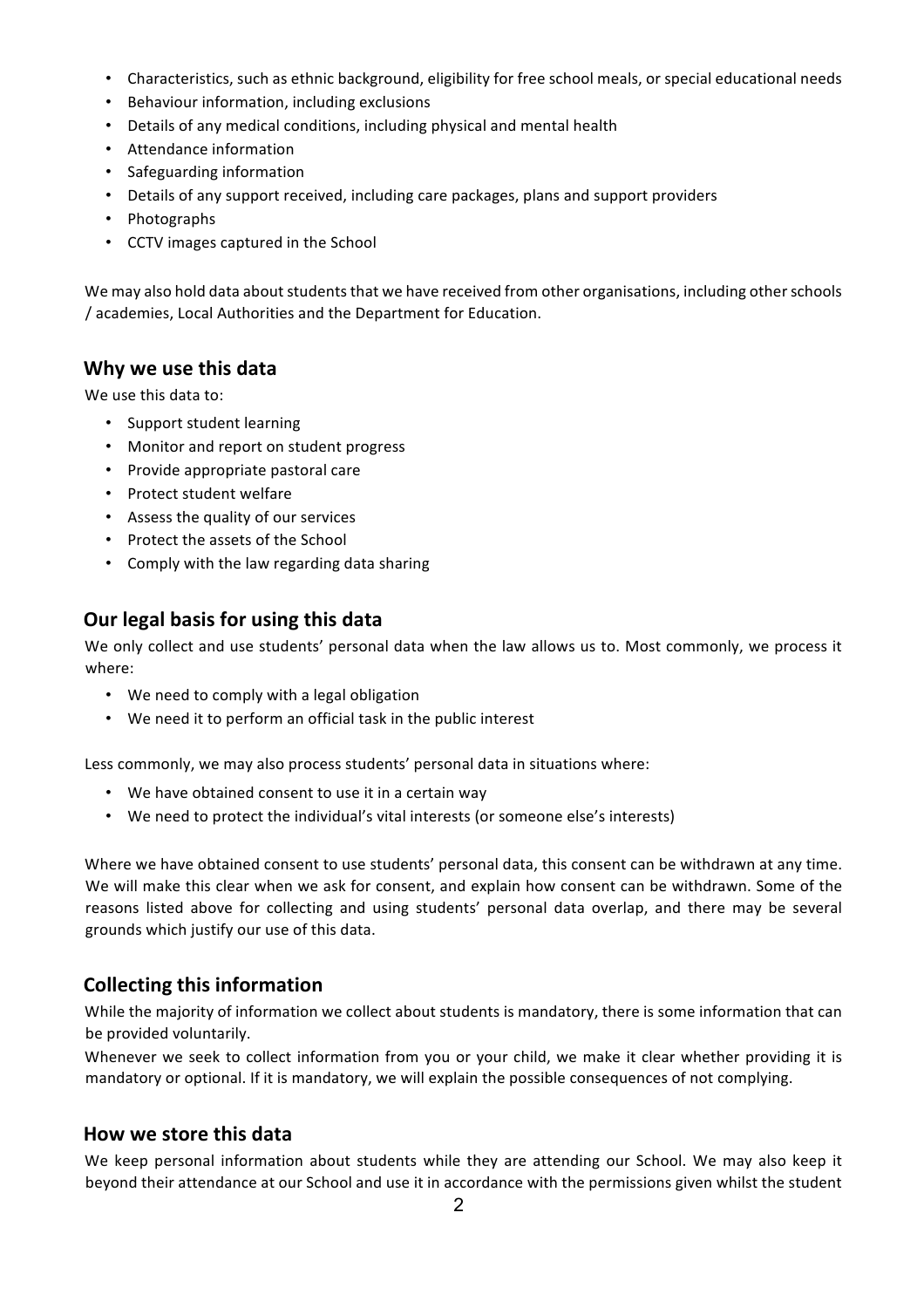was attending the school. Our record retention schedule / records management is detailed within our Data Protection Policy and is based on the Information and Records Management Society's toolkit for Schools and sets out how long we keep information about students.

# **Data sharing**

We do not share information about students with any third party without consent unless the law and our policies allow us to do so.

Where it is legally required, or necessary (and it complies with data protection law) we may share personal information about students with:

| Who we share with                                         | Why we share                                                                                                             |
|-----------------------------------------------------------|--------------------------------------------------------------------------------------------------------------------------|
| <b>Local Authorities</b>                                  | To meet our legal duties to share certain information with it, such<br>as concerns about students' safety and exclusions |
| The Department for Education                              | We have to do this by law.                                                                                               |
| <b>Our Careers Advisor</b>                                | To be able to offer students advice on their choices when they<br>leave the School                                       |
| Police forces, courts, tribunals and<br>security services | As we are required to by law                                                                                             |
| Students family and representatives                       | To keep you informed on the progress, health and wellbeing of<br>your child                                              |
| Educators and examining bodies                            | To ensure that students are entered for exams and that their<br>results are recorded                                     |
| welfare<br>Health<br>social<br>and<br>organisations       | Such as the Education Welfare Officer to help look after the<br>health and wellbeing of students                         |
| Our payment service providers                             | So that you can pay for meals, trips resources and activities.                                                           |
| Providers of electronic learning<br>resources             | To allow you to use their resources in class and at home                                                                 |

#### **National Student Database**

We are required to provide information about students to the Department for Education as part of statutory data collections such as the School census.

The Department for Education may share information with other organisations which promote children's education or wellbeing in England. Such organisations must agree to strict terms and conditions about how they will use the data.

For more information, see the Department's webpage on how it collects and shares research data. You can also contact the Department for Education with any further questions.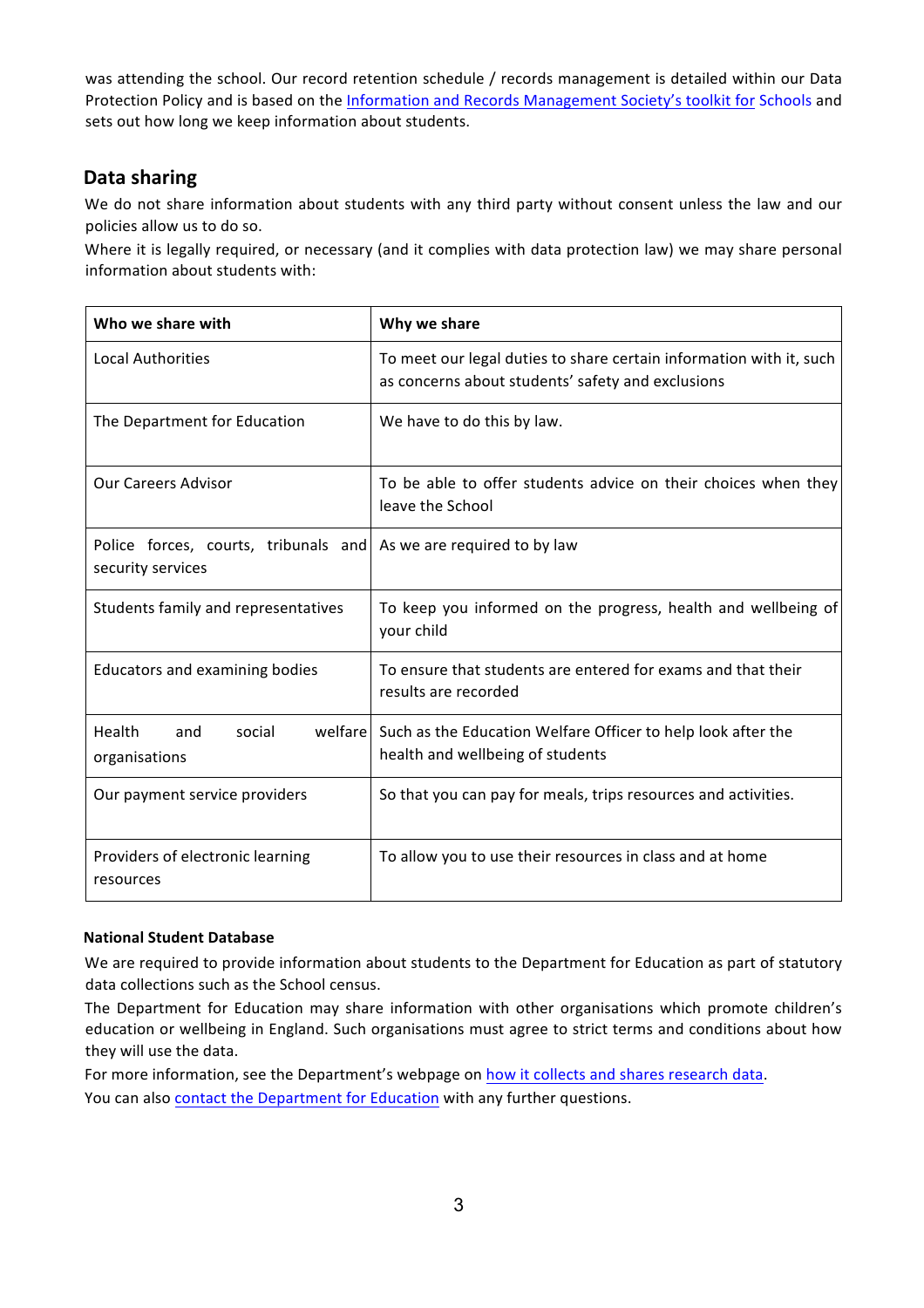#### **Youth support services**

We are legally required to pass on certain information about students to the Local Authority youth support services, as it has legal responsibilities regarding the education or training of 13-19 year-olds.

This information enables it to provide youth support services, post-16 education and training services, and careers advisers. 

Parents / carers, or students once aged 16 or over, can contact our Data Protection Officer (see below) to request that we only pass the individual's name, address and date of birth to the Local Authority youth support services.

#### **Transferring data internationally**

Where we transfer personal data to a country or territory outside the European Economic Area, we will do so in accordance with data protection law.

# Parents and students' rights regarding personal data

Individuals have a right to make a 'subject access request' to gain access to personal information that the School holds about them.

Parents / carers can make a request with respect to their child's data where the child is not considered mature enough to understand their rights over their own data (usually under the age of 12), or where the child has provided consent.

Children aged 13 and above are generally regarded to be mature enough to understand their rights and the implications of a subject access request. Therefore, most subject access requests from parents or carers of students above this age may not be granted without the express permission of the student. This is not a rule and a student's ability to understand their rights will always be judged on a case-by-case basis.

Parents also have the right to make a subject access request with respect to any personal data the School holds about them.

If you make a subject access request, and if we do hold information about you or your child, we will (with the correct consent):

- Give you a description of it
- Tell you why we are holding and processing it, and how long we will keep it for
- Explain where we got it from, if not from you or your child
- Tell you who it has been, or will be, shared with
- Let you know whether any automated decision-making is being applied to the data, and any consequences of this
- Give you a copy of the information in an intelligible form

Individuals also have the right for their personal information to be transmitted electronically to another organisation in certain circumstances.

If you would like to make a request please contact the Data Protection Officer (see below).